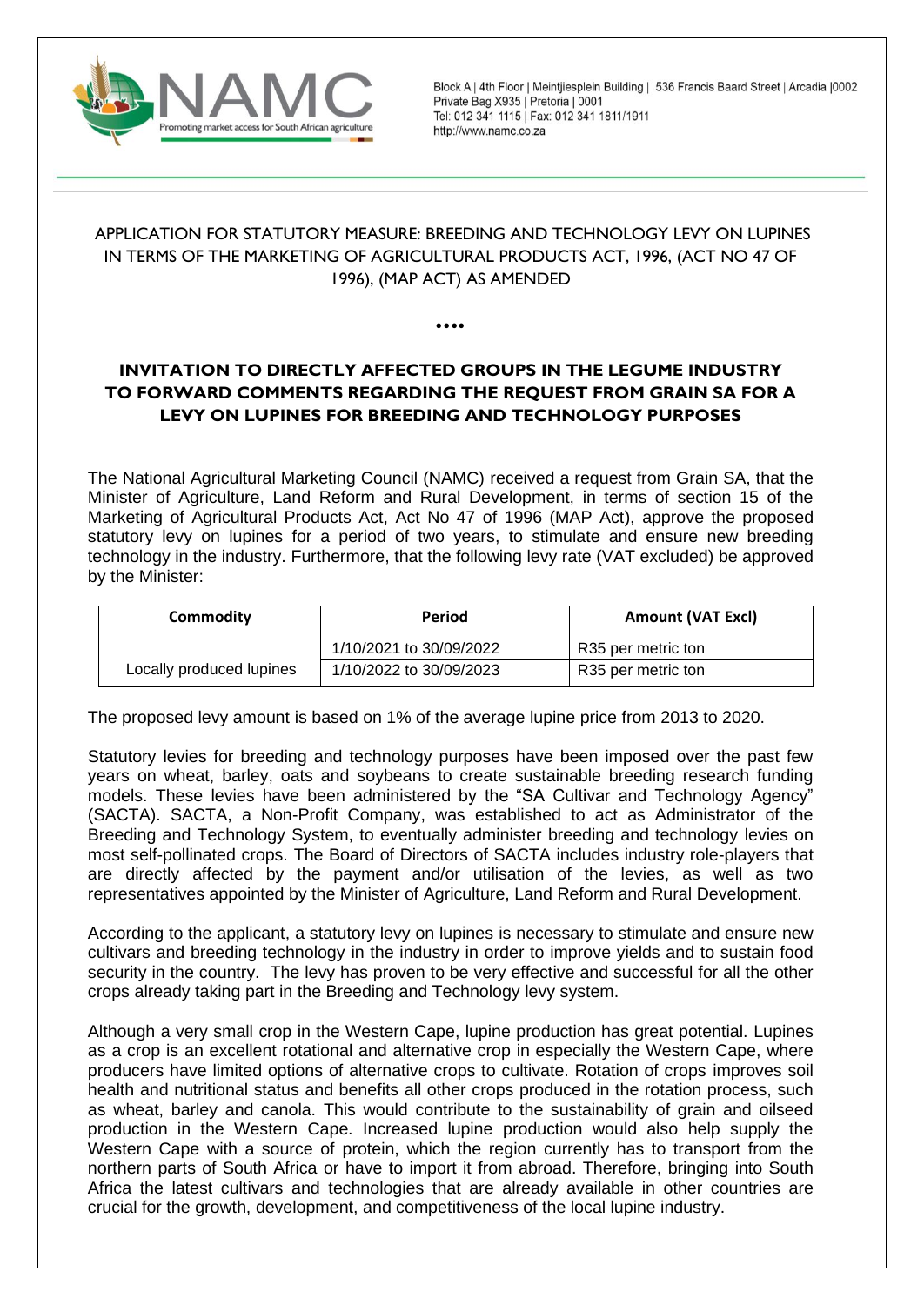In approved, the levy will be payable to SACTA by buyers, processors and persons issuing a silo receipt, and will be recovered from producers. Persons paying the levy may claim 2,5% commission on the amount of the levies recovered, in accordance with the conditions set by SACTA from time to time.

### **PARTICULARS REQUIRED IN TERMS OF SECTION 10 OF THE MAP ACT**

The relevant particulars, as required in terms of section 10(2) of the MAP Act, to be included in a request for the establishment of a statutory measure of this nature, are as follows:

- 1. The proposed statutory levy would relate to lupines that are produced in the Republic of South Africa;
- 2. The manner in which the objectives referred to in section 2(2) of the MAP Act will be advanced (namely increased market access for all market participants, promotion of the efficiency of the marketing of agricultural products, optimisation of export earnings from agricultural products and the enhancement of the viability of the agricultural sector) is summarised below:

The purpose and aim of this statutory measure are to compensate breeders of lupine varieties for their contribution towards obtaining and utilising improved international and local agriculture related intellectual property to the benefit of the lupine industry in the Republic of South Africa.

The agricultural sector is expected to ensure food security, strengthen the economy and create job opportunities. This can be reconciled with the provisions of Section 2(3) of the MAP Act. In order to achieve these aims and to further the competitive position of the lupine industry in the Republic of South Africa, cultivation of high yielding crops from seed varieties that are most suited for particular regions is essential.

A portion of the funds collected by means of the levy will be focused on small-scale farmers and transformation of the lupine industry in the Republic of South Africa. SACTA, that will administer the levy, will be responsible for allocating at least 20% of levy income to transformation initiatives and report to the National Agricultural Marketing Council annually.

- 3. The Administration of SACTA will take responsibility for the collection of the levy and for the administration functions associated with the proposed levy. The levies collected shall be administered in a separate account for lupine. SACTA shall be audited in accordance with generally accepted accounting practices.
- 4. Annual audits will be executed by the Auditor-General.

#### **BUSINESS PLAN:**

The income by means of the statutory levy is based on a success rate of 80% in the collection of levies. By experience in some of the other smaller crops, this might however be very optimistic, but 80% is still used for budget purposes.

The following income is budgeted for the two years: